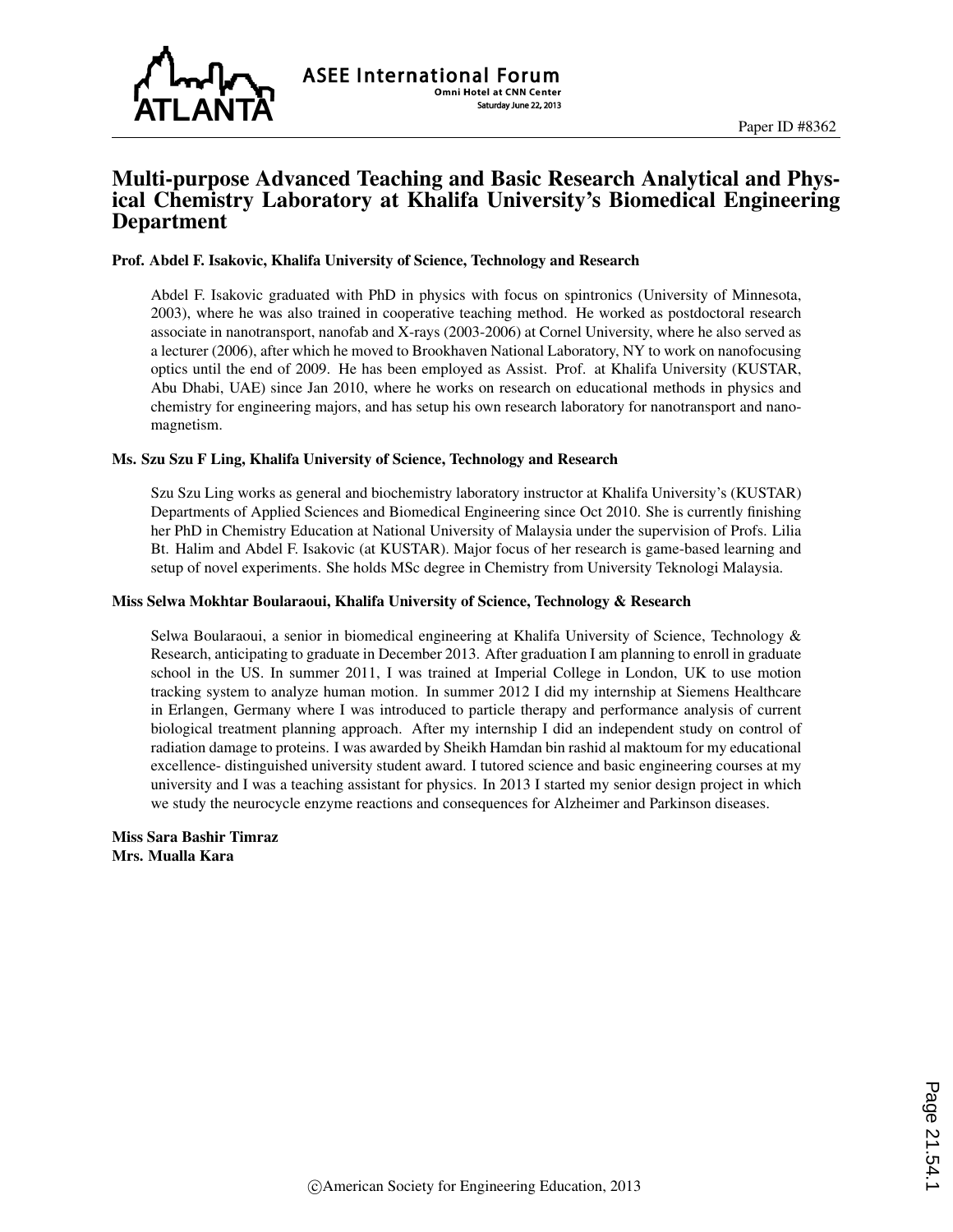# **Multi-Purpose Advanced Teaching and Basic Research Analytical and Physical Chemistry Laboratory at Khalifa University's Biomedical Engineering Department**

## **Introduction and motivation**

Khalifa University (KUSTAR) is a newly founded university in Abu Dhabi, United Arab Emirates (UAE). KUSTAR was administratively established in 2007, and we are expecting the first generation of graduates with the degree of BSc in engineering in May 2013. The mission of KUSTAR is in training engineering, and, in the close future, health and applied sciences graduates who will take leadership roles in transitioning the oil- and gas-based economy of the present day UAE towards an information-driven economy and sustainable energy society by the year 2030, as outlined in the ambitious plan titled "Abu Dhabi 2030"<sup>1</sup>.

This report outlines the motivation, standards and initial critical feedback on the start-up efforts to establish a multi-purpose chemistry laboratory to serve the needs of the Biomedical Engineering Department faculty and students. The build-up of such a relatively broad laboratory capability has several aspects that make the effort worthy of a critical look in respect to the global competence of KUSTAR engineering graduates<sup>2,3</sup>, such as:

- a. The hiring plans for Khalifa University, in general, and for the Biomedical Engineering Department in particular, focus on attracting world class faculty trained as postdoctoral research associates and industry research and development-experienced hires, primarily from leading North American and EU universities, government labs and industrial research and development centers. Maintaining their competitiveness on global scale requires optimization of substantial start-up investment;
- b. The desire (and a reasonable standard in the era of globalization) of the KUSTAR faculty and leadership is to enable and provide access of our students and faculty to world class user research facilities (such as nanofabrication foundries, US national laboratories, materials characterization facilities and similar) through exchange and internship programs, and such globally mobile academic workforce requires adequate laboratory skills and experience level;
- c. A more specific requirement that resonates with the global competency of KU engineering graduates originates in the undergraduate engineering curriculum requirement dictated by the UAE Ministry of Higher Education, which states that, at the end of the junior year, every student must take an outside-the-university internship position related to her/his major (such as a hospital laboratory intern for biomedical engineering majors, or a software troubleshooting intern position as a computer engineering major, etc.);
- d. Lastly, despite the significant local-specific start-up parameters and constraints, the demographics of the UAE (a Gulf nation inhabited by 20% Emirati nationals, and 80% foreign workers employed at all socioeconomic levels) implies the need to train college-age students from the Middle East, North Africa (MENA) region, almost all Arabian peninsula and Persian Gulf nations, and a small number of students from Southeast and Far East Asia, Europe, Sub-Saharan Africa, and North America. Given that only a fraction of foreign college graduates in UAE may count on continuing career locally, the need to establish and maintain college and graduate engineering and science programs that certify globally competent engineers is an existential imperative.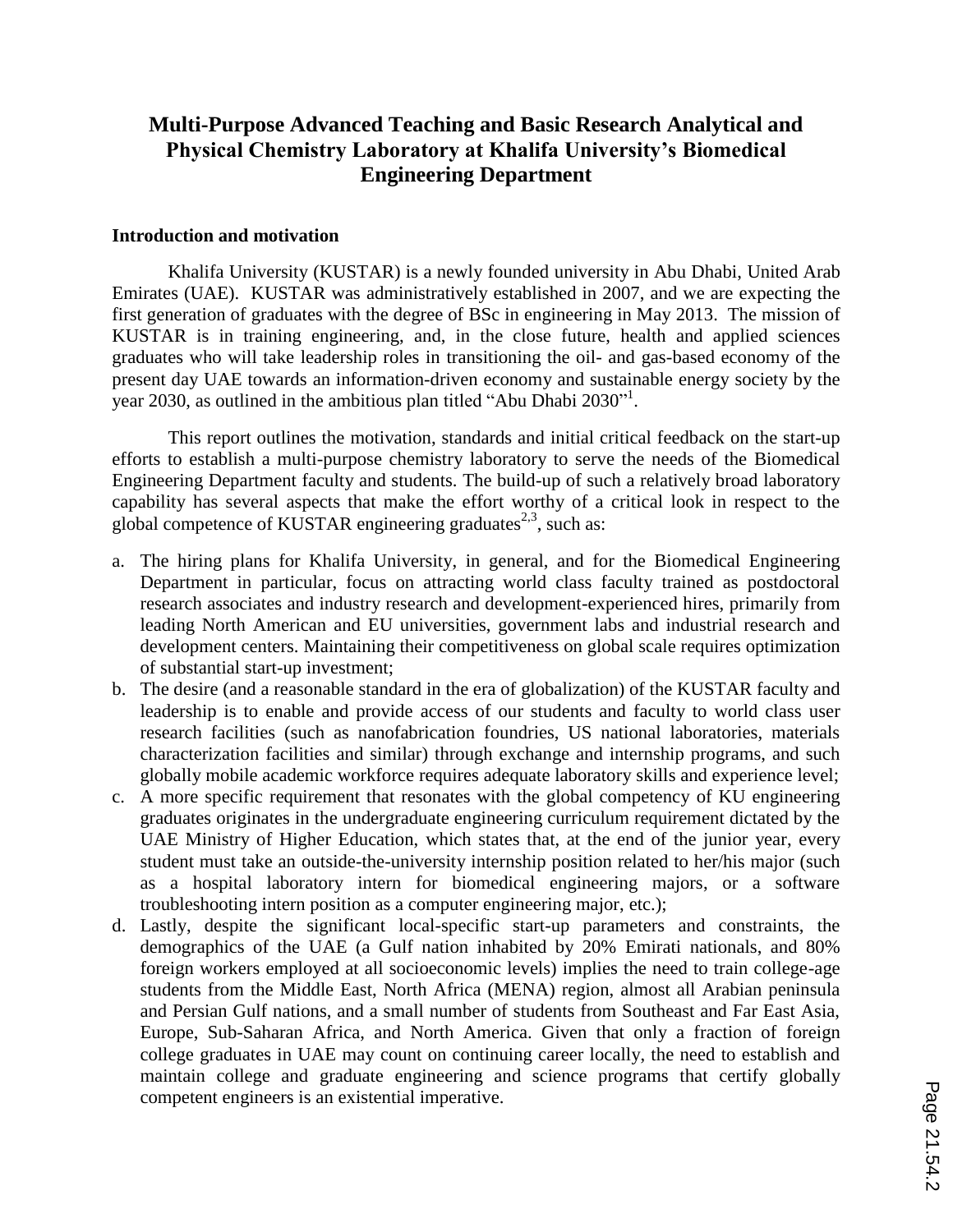## **Lab program and intermediate level BME chemistry syllabus outline**

In establishing an intermediate and advanced undergraduate training in analytical and physical chemistry for BME majors, we looked at designing lab that contains a set of instruments satisfying the criteria (a) through (d) above, and that could serve as a kernel of future progress as the number of faculty and students increases. It is worth pointing out that the anticipated steadystate graduation rate from the BME program at Khalifa University will be at the level of 20-25 BSc in engineering graduates per year by the year 2020. At the time of the planning and purchasing stage of this laboratory, there were only two permanent and one adjunct faculty member in KUSTAR's BME Department, who worked as a small team on hiring the first two clusters of up to six faculty members.

In KUSTAR's BME Department, opened in 2009 with the first undergraduate class graduating in December 2013, we planned to provide students and faculty with a creative, student-centered, interactive-engagement-friendly teaching and learning environment. From the outset, the BME standards, set by the Department's founding Chairperson, Prof. Stephen DeWeerth, of Georgia Institute of Technology, focused on the practical learning outcomes and training criteria that would satisfy:

- a. Local biomedical characterization needs, which would follow the research focii of the BME Department on metabolic disorders and augmentation of human performance
- b. The requirements of the ABET accreditation process, which KUSTAR is about to go through in 2014.
- c. Entry standards of the leading North American and European graduate schools in engineering and medical field (in terms of desired skill level of beginning BME graduate students in their role as graduate research assistants).

Fig.1 below indicates some of the desired experimental skills and applications themes that led us to propose and develop such a hybrid laboratory.



Fig. 1 Two major equipment clusters for the BME Department Chemistry Laboratory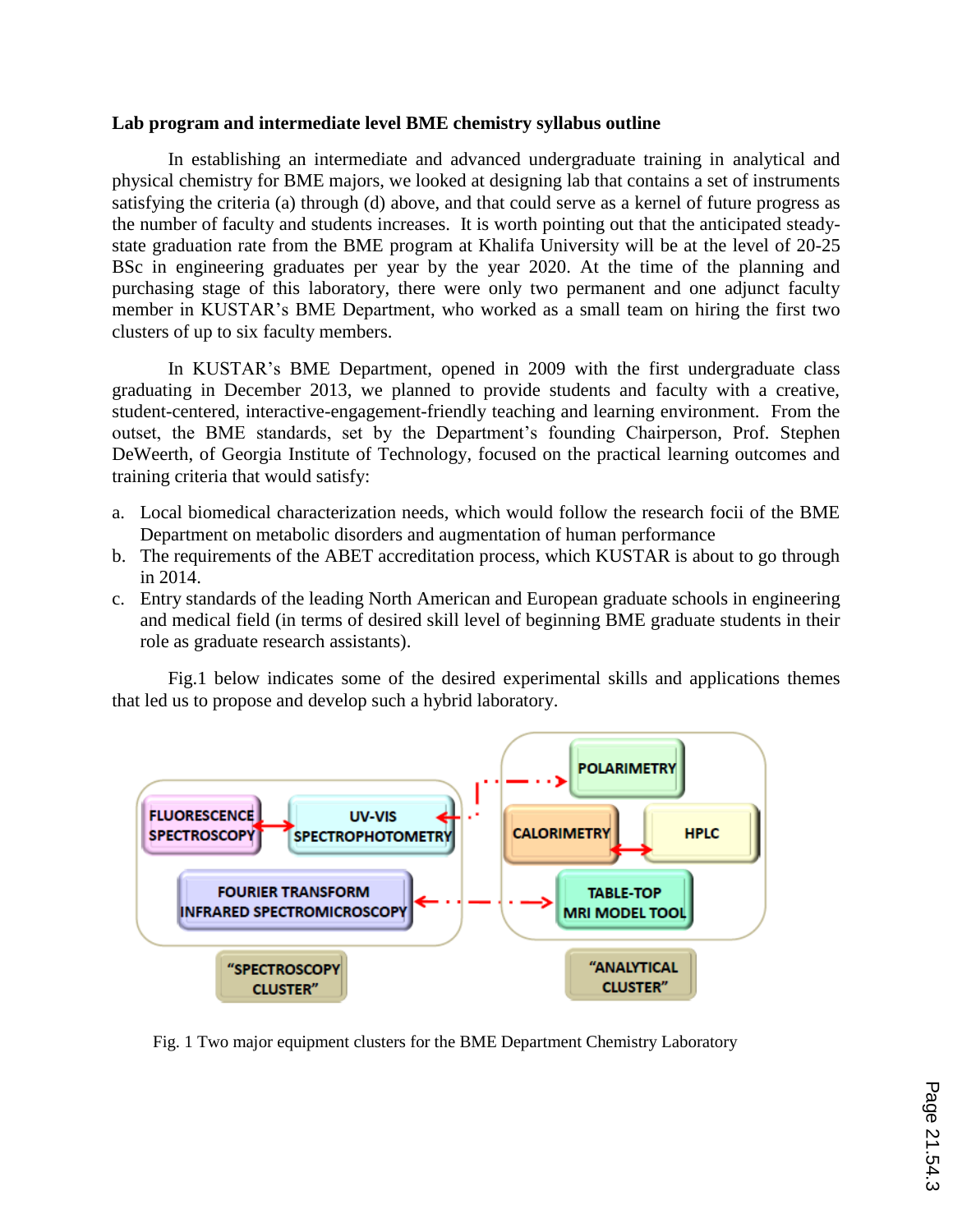Figure 2 below outlines the lineup of the computer modeling laboratories and the elements of the instruments' rotation. Depending on human resources, the number of instruments, and the prior performance of students, one can execute the syllabus by interchangeably administering one computer modeling lab and one experimental laboratory, or run through all the computer modeling labs first, then use a cyclic rotation of 2- or 3-student groups per instrument for all instruments.



Fig. 2 (TOP) the list of modeling labs realized in the first six weeks of the semester. (BOTTOM) rotation of the three-member student teams through the instrumentation

A hybrid nature of this lab program is dictated by the need to have three chemistry courses for BME majors in our BME curriculum, as this course and its lab are preceded by the General Chemistry for Engineering majors, and followed by the organic chemistry/biochemistry course(s), and by the fact that no modern  $(20<sup>th</sup>$  century-themed) science class existed in KUSTAR's College of Engineering curriculum at the time of building up this lab and the course.

Further, this lab program has been motivated by the need to increase the focus on developing students' competencies and professional skills/soft skills. In recent years, global competency has been introduced as an important "soft" skill<sup>2,3</sup> that engineering graduates should acquire along the training through a standard engineering curriculum. This trend and suggestions for attempting to standardize the "criteria for global competence" of engineering graduates are intuitively attractive. However, we suggest that for developing countries, as well as for the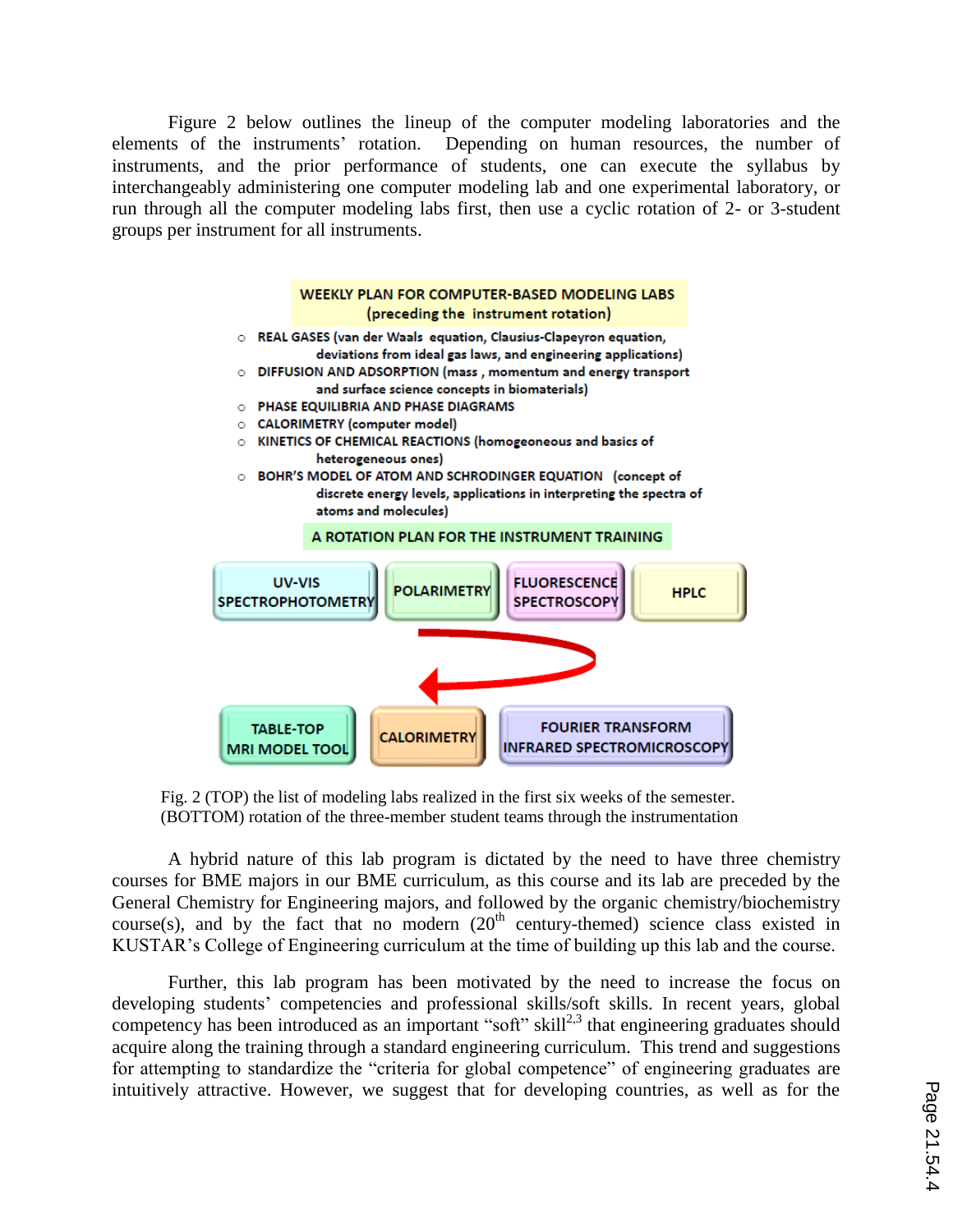rapidly developing economies (such as the UAE economy), global competency should require somewhat standardized "global lab curriculum" in the discipline-specific laboratory skills, in addition to the requisite "soft skills" suggested by others<sup>2,3</sup>. Furthermore, we suggest that for developing countries, and rapidly developing economies, we need to introduce empirical approach when it comes to estimating the level of global engineering competency. To this end, we find the approach by Y. Li<sup>6</sup> very illuminating and we plan on developing a laboratory-themed assessment tool that would augment the predominantly soft skills criteria outlined in the Li's study<sup>6</sup>.

A unique feature of existing KUSTAR engineering curriculum is that, at the end of their junior year, students need to take two-month internship, as dictated by the UAE Ministry of Higher Education. We attempt to collect some descriptive statistical data that represent the beginning of the examination of the differences between three groups of KUSTAR students: (1) those taking internships abroad, (2) those taking internships with global corporations locally in UAE, and (3) with and those who stay at home in UAE, taking an internship with local government or industry.



Fig. 3. A survey of the first generation of BME seniors in regard to their views on the usefulness of the Analytical/Physical Chemistry Lab in their internship experience (7 students did international internship, and 4 did local UAE-based internship). "CM" stands for "computer modeling" lab.

We did not attempt to differentiate between different groups of students, mostly because of such small numbers (we only had 12 possible candidates in the senior class that could answer the survey and interview questions), but we intend to follow up with such questions on annual basis as each junior class finishes their internship. As an attempt of triangulating the effects of this multi-purpose lab training, we have also conducted survey of the students' recollection on the overall impression they had of this lab course, now that they are three to four semester past it. Results are shown in Figure 4.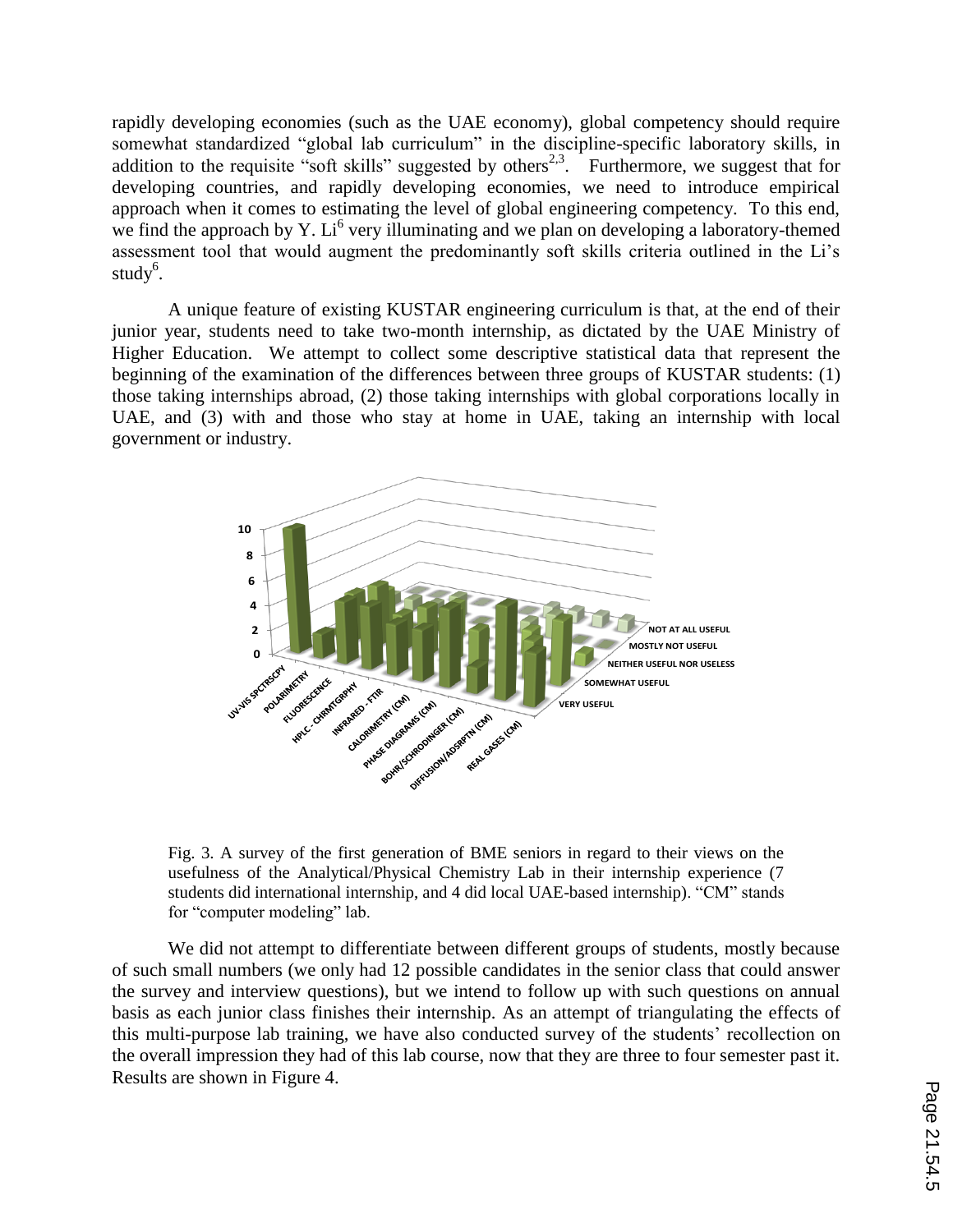

Fig. 4 Students' self-assessed level of recollection of the skills and topics in Analytical and Physical Chemistry Laboratory three to four semesters after taking the course. As before, (CM) stands for "computer modeling" lab. Same group of respondents as in Fig.3.

Some salient features of the survey and interview of the BME seniors in Figures 3. and 4. indicate the following:

- i. Computer-based modeling laboratories, which were meant to be a learning and preparation tool in conquering some concepts in modern science (science curriculum beyond General Physics and General Chemistry for Engineers), were not "popular", and interviewed students state that, to quote interviews "the level of abstraction was an obstacle". It should be noted that these modeling laboratories did not include programming tasks, as this instructor has either used codes he prepared, or computer codes from public domain were utilized $4.5$ .
- ii. Those laboratories that were less "hands-on" laboratory exercises are treated with some reservation in the survey; such is the case of the FTIR laboratory, where the instructor is involved in data collection and students assist him/her, as opposed to UV-VIS spectrophotometry, where students can be quickly trained to collect data themselves, and reach a certain level of self-confidence at a much better rate.

In terms of a comparison to similar activities around the world, we find that our approach is similar to the recently published results from R. S. Iyer and M E. Wales, who offered the model for integration of interdisciplinary research-based experiences in biotechnology laboratory<sup>7</sup>.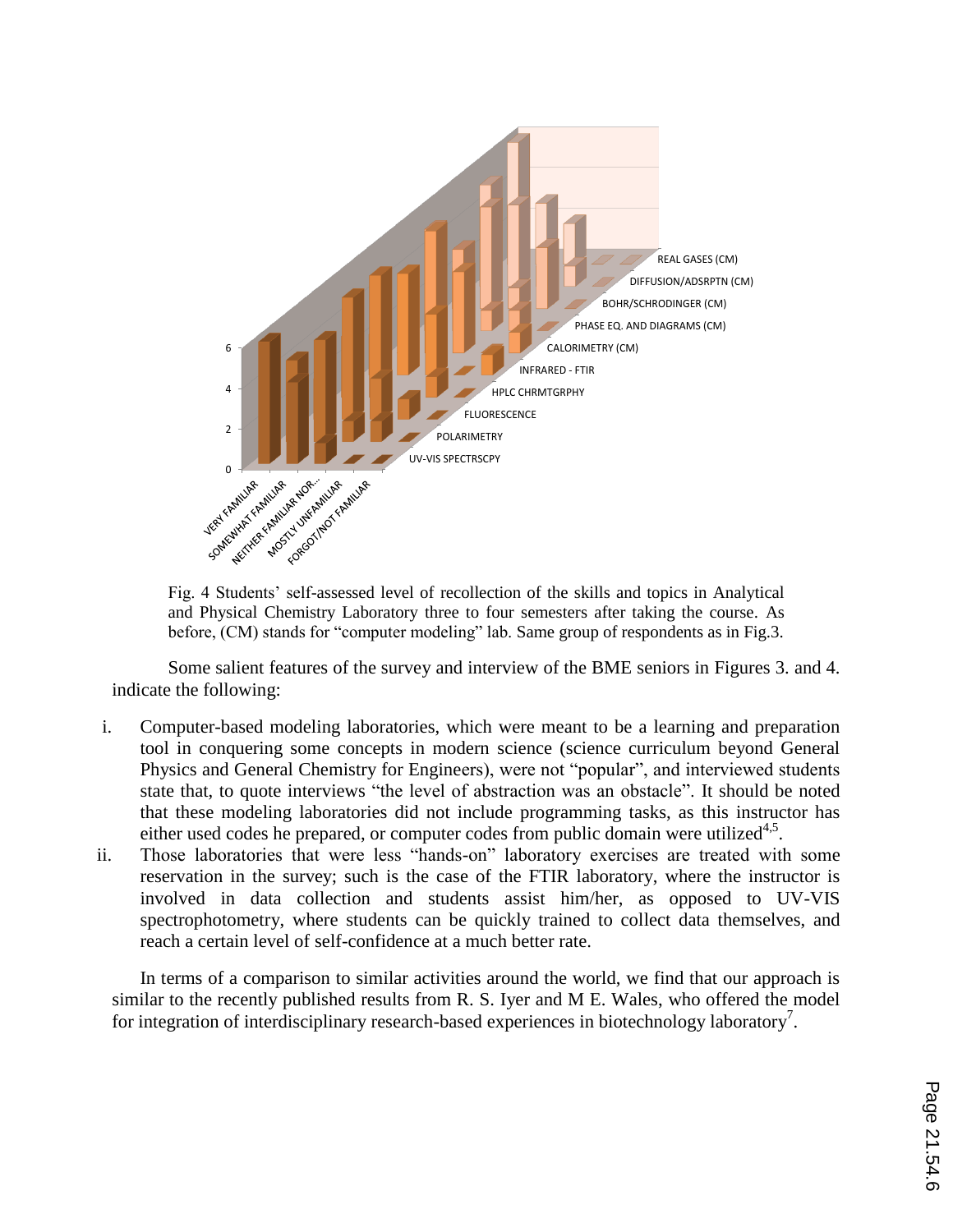## **Developing Basic Research Capabilities within this Laboratory as a Core Facility**

The second facet of this report covers the buildup of elementary research capabilities, in the form of the "Core User Facility" for Biomedical Engineering faculty with the possibility of serving other departments as well (Applied Science Department, soft matter researchers in Electrical and Computer, Mechanical and Aerospace Engineering Departments, as well as future College of Health Sciences programs).

One of the challenges facing newly appointed science and engineering faculty everywhere is the proper development of their startup research portfolio based on: (1) the combination of the skills and plans that the faculty member arrived with, and (2) local resources in joint facilities and in the labs of other established senior research faculty. The startup package is a hallmark of the faculty support in well developed countries with the long academic and research tradition and strong links between industry and academia. This model, variations of which can be found on a global scale from North American universities all the way to South Korea, Japan and Singapore, has at least indirectly contributed to the stabilization of the expectation about the global competencies (perhaps more so for graduate students in engineering than for undergraduates), despite the apparent difficulties<sup>1,2,3,6</sup> in quantifying what these competencies might entail. At KUSTAR, like elsewhere in the UAE and in the broader MENA and Persian Gulf region, the startup package is not a common practice, and different universities have adopted different models of supporting their research faculty, but, even when some support exists, it is approximately an order of magnitude below the North American investment in junior faculty. Due to the lack of systematic investment, we sought a different mode of laboratory buildup, planning that the lab buildup will lead us to enhancing the global engineering competence of our startup faculty, as well as the students and other engineering trainees (research associates and technical support staff members, for instance). We believe that the facility presented in this report is one possible, however temporary, answer to the lack of the guaranteed individual startup packages.

The path towards maintain global competitiveness of our faculty (and therefore global competence of our engineering graduates) still contains several obstacles:

- a. the price tag of many instruments and laboratory supplies increases by approximately 20- 30% over the identical instruments obtained from European, North American or Far East vendors,
- b. lack of qualified, pre-trained support staff for laboratory maintenance,
- c. nearly complete absence of machine shop, glass shop and electronics shop facilities,
- d. a very slow pace of recruiting graduate students (on average, UAE nationals do not share the same motivational attitude towards the long term build-up of the career for the research and development sector), and
- e. slow pace of recruiting postdoctoral research associates.

Nevertheless, four of our BME, three Applied Sciences and two Aerospace and Mechanical Engineering faculty members have already started using the instrument part of the laboratory program presented earlier in this report. The portion of their activities in this laboratory is presented in an abbreviated, schematic form in the Table I.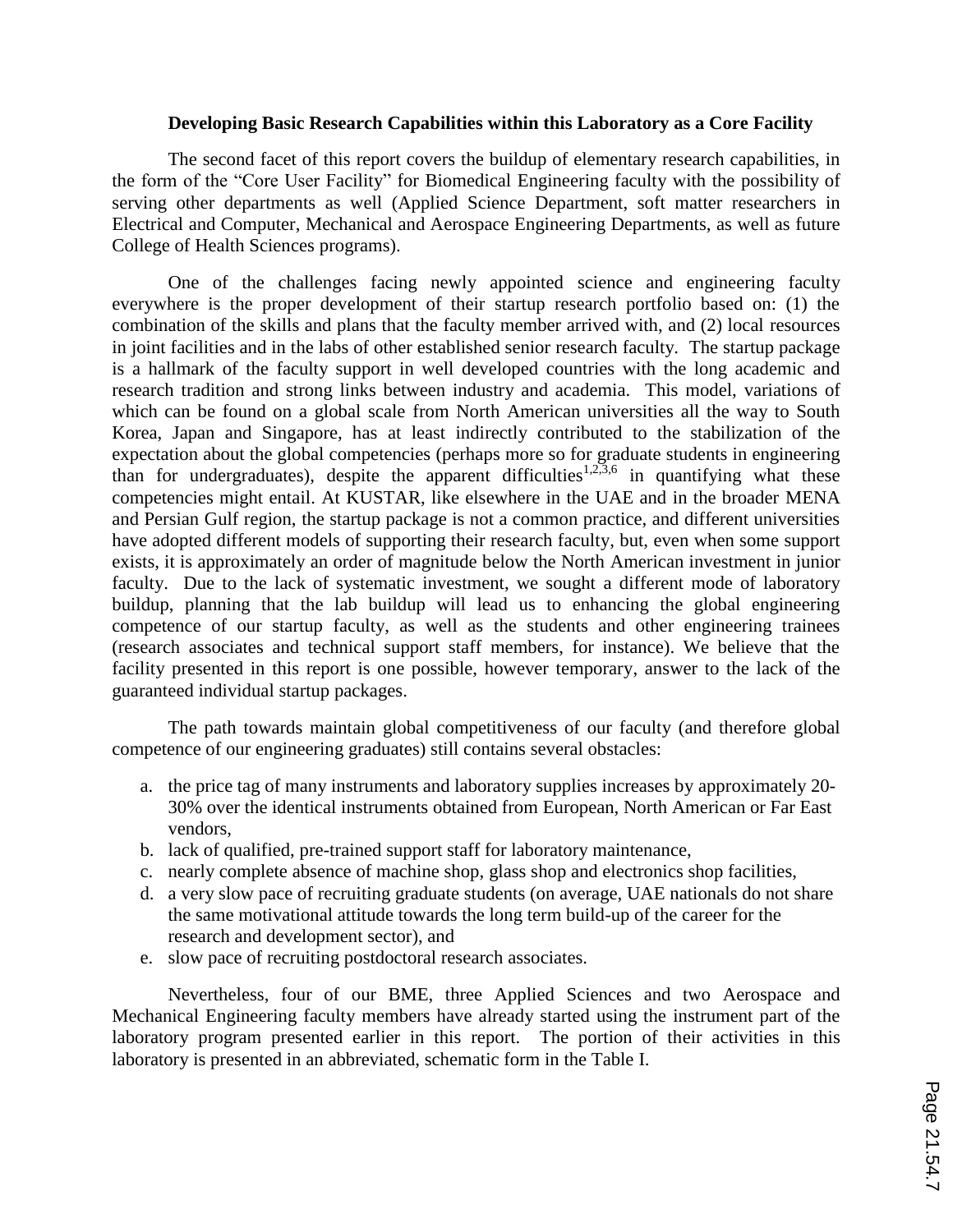Table I Matching of research needs of BME and other KUSTAR faculty with this Lab. Each faculty is labeled as "Dept.#n", with the abbreviations "AS" for Applied Science, "ASE/ME" for Aerospace and Mechanical engineering, and "BME" for Biomedical Engineering. "**x**" implies that the instrument is already used or declared as essential for the program of that particular faculty member.

| <b>FACULTY AND</b>    | <b>FTIR</b>    | <b>FLUORESC.</b> | <b>HPLC</b>     | UV-VIS              | POLARI-      | <b>CALORI-</b> |
|-----------------------|----------------|------------------|-----------------|---------------------|--------------|----------------|
| <b>PROJECT OR</b>     | <b>SPECTRO</b> | <b>SPECTRO-</b>  | <b>CHROMATO</b> | <b>SPECTROSCOPY</b> | <b>METRY</b> | <b>METRY</b>   |
| <b>PROGRAM</b>        | MICROS.        | <b>SCOPY</b>     | <b>GRAPHY</b>   |                     |              |                |
| <b>BME#1</b>          | $\mathbf{x}$   |                  | $\mathbf{x}$    |                     | $\mathbf{X}$ |                |
| <b>PROPERTIES OF</b>  |                |                  |                 |                     |              |                |
| <b>CARDIO-</b>        |                |                  |                 |                     |              |                |
| <b>VASCULAR CELLS</b> |                |                  |                 |                     |              |                |
| <b>BME#2</b>          |                | $\mathbf{x}$     |                 | $\mathbf{x}$        |              |                |
| <b>CELL DYNAMICS</b>  |                |                  |                 |                     |              |                |
| <b>BME#3</b>          | $\mathbf{x}$   |                  | $\mathbf{x}$    | $\mathbf{X}$        |              |                |
| <b>PROTEIN-BASED</b>  |                |                  |                 |                     |              |                |
| <b>DRUG DELIVERY</b>  |                |                  |                 |                     |              |                |
| AS#1                  | $\mathbf{x}$   | $\mathbf{x}$     |                 | $\mathbf{x}$        | $\mathbf{x}$ |                |
| <b>CELL</b>           |                |                  |                 |                     |              |                |
| <b>MEMBRANES</b>      |                |                  |                 |                     |              |                |
| AS#2                  |                |                  |                 | $\mathbf{X}$        | $\mathbf{X}$ |                |
| <b>NANOPARTICLES</b>  |                |                  |                 |                     |              |                |
| AS#3                  | $\mathbf{x}$   |                  | $\mathbf{x}$    |                     |              | $\mathbf{x}$   |
| <b>SOLUTE/SOLVENT</b> |                |                  |                 |                     |              |                |
| <b>OPTIMIZATION</b>   |                |                  |                 |                     |              |                |
| <b>ASE/ME#1</b>       | $\mathbf{X}$   |                  |                 | $\mathbf{X}$        |              | $\mathbf{X}$   |
| <b>NANO-ENFORCED</b>  |                |                  |                 |                     |              |                |
| <b>COMPOSITES</b>     |                |                  |                 |                     |              |                |
| <b>ASE/ME#2</b>       | $\mathbf X$    |                  |                 | $\mathbf X$         |              | $\mathbf X$    |
| <b>ENGINEERING OF</b> |                |                  |                 |                     |              |                |
| <b>NOVEL OXIDES</b>   |                |                  |                 |                     |              |                |

Clearly, with these eight faculty members each relying on at least two, and some on as many as four instruments, the laboratory represents a first step in establishing a useful Analytical and Physical Chemistry Core Facility at the BME Dept. of KUSTAR.

#### **Discussion**

In terms of global impact and relevance of this development effort at BME-KUSTAR, we find that the many obstacles identified<sup>2,3,6</sup> in the US and abroad could be addressed with our approach. For instance, a *curricular rigidity* could be addressed with such laboratory approach as we clearly address more than one course with such a lab; then a *lack of support for crossdisciplinary activities,* as biomedical engineering (together with environmental engineering) is perhaps one of best examples of cross-disciplinary engineering; *financial restrictions*, as both students and faculty need to remain globally connected, competent and competitive and a multipurpose laboratory is one way to go about these criteria; *connections to corporate world, industry and government and deep immersion* through mandatory internships connected tangentially or better to the skill set gained in such a laboratory.